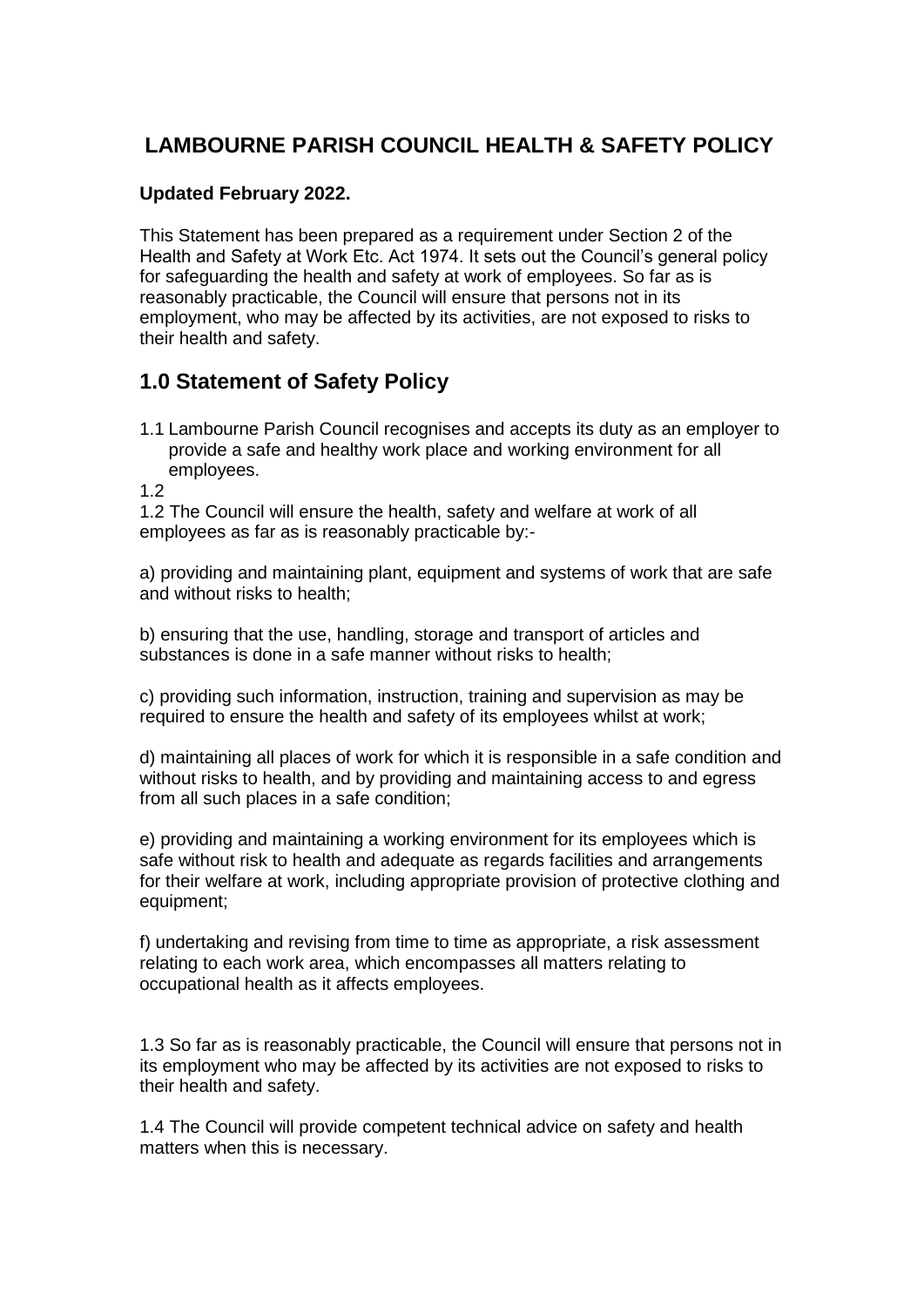1.5 The Council reminds employees of their own duties and responsibilities under Sections 7 and 8 of the Health and Safety at Work Etc. Act 1974,

a) to take reasonable care for the Health and Safety of themselves and of other persons (including non-employees) who may be affected by their acts or omissions at work;

b) to co-operate with the Council in meeting its statutory obligations and contribute positively to the safety and health at work by:-

i) complying with all statutory regulations and any relevant code of practice; ii) maintaining working areas in a tidy condition;

iii) ensuring any guards provided are maintained in position when any machine or equipment is in use;

iv) wearing appropriate protective clothing;

v) operating in accordance with any safe system of working laid down by the Council;

c) not intentionally or recklessly to interfere with or misuse anything provided in the interests of Health, Safety or Welfare or in pursuance of any statutory requirements:

d) report to the Clerk, any accident, however trivial, or dangerous occurrence or defective protective equipment they have experienced, witnessed or which may have been made known to them and any other matters which may be relevant in assessing the risk of an accident or dangerous occurrence at the place of work, in accordance with Regulation 12, Management of Health and Safety at Work Regulations, 1992.

### **2.0 Organisation**

2.1 The Clerk will be responsible to the Council for the overall implementation of the Council's Safety Policy.

2.2 The Clerk will advise the Council on all matters relating to Health, Safety and Welfare.

2.3 The Clerk will carry out the practical day-to-day functions of a Safety Officer.

2.4 The Clerk will report to the Council, any matter relating to Health and Safety or Welfare which is unsatisfactory and/or requires remedial action.

2.5 The Clerk will be responsible for:-

- a) collating accident reports;
- b) organising training in safety matters for existing staff and all new entrants;

c) arranging risk assessments where necessary.

### **3.0 Implementation of Safety Policy**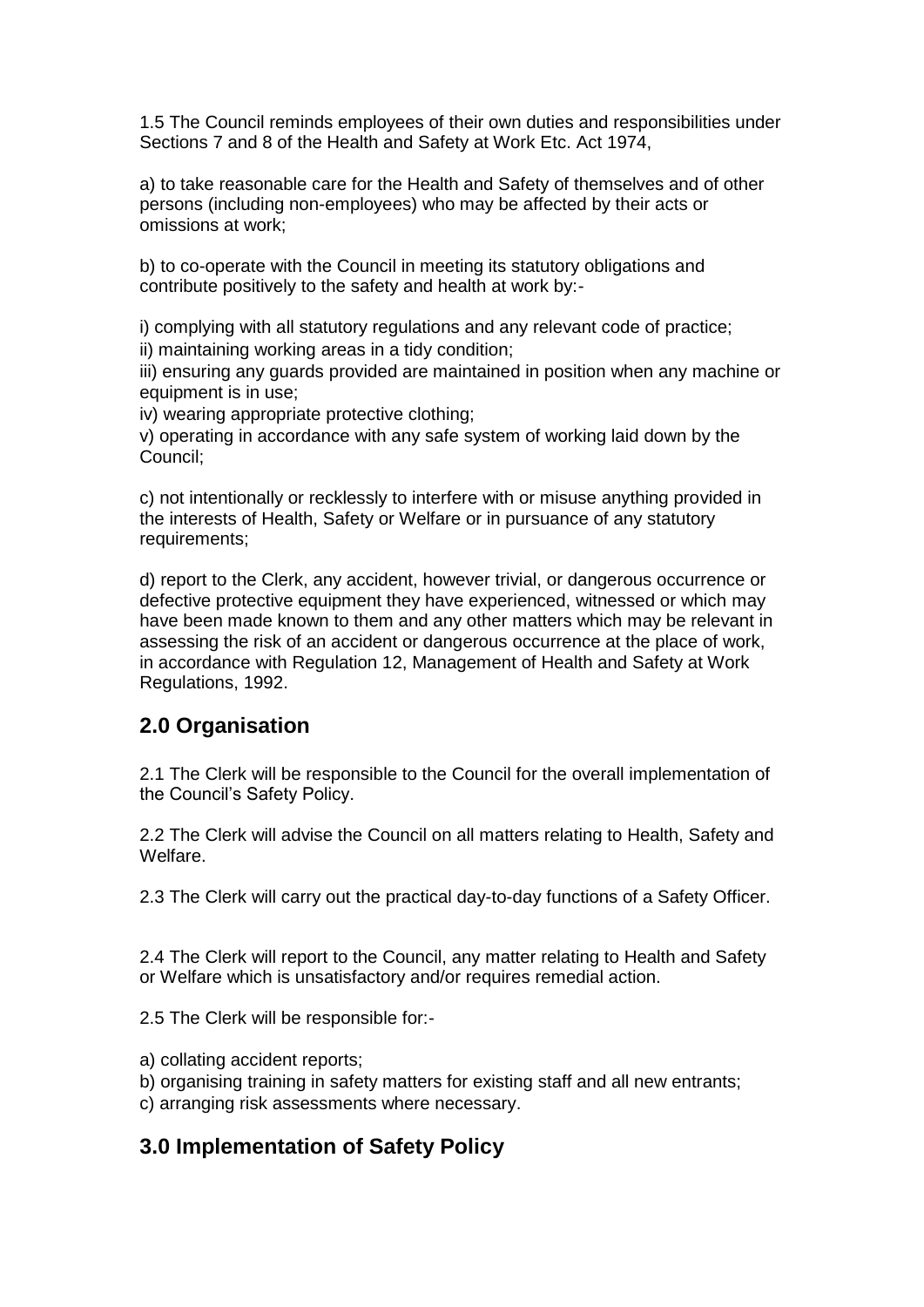3.1 The Council shall provide the necessary finance to comply with the requirements of safety legislation.

3.2 The Council will be responsible for:-

a) the promotion of accident prevention measures, advice and training;

b) the identification and elimination of potential hazards;

c) the development of safe working methods and environments;

d) regular inspection of work environments to check compliance with established regulations.

3.3 The Council will ensure that there is an effective system of communication with its employees on health and safety matters.

a) If an employee wishes to bring to the attention of the Council any matter which in his/her opinion contravenes the Health and Safety at Work Etc. Act, 1974, Management of Health & Safety at Work Regulations 1999, he/she should do so by first discussing it with the Clerk.

b) The Clerk will refer the matter to the Chairman of the Council.

c) If an employee feels that the matter has still not been resolved to his/her satisfaction, he/she may approach the Chairman who will instruct that the matter be raised at the next meeting of the Council.

3.4 All equipment owned by the Council will be kept in good condition and the Clerk will ensure that provision is made for regular maintenance and inspection.

3.5 The Clerk will be responsible for inspecting and maintaining First Aid Boxes.

3.6 This Statement of the Council's Safety Policy will be reviewed and added to or amended as necessary to take into account changes in legislation, methods of working, machinery or tools.

3.7 Detail of risks, risk assessment, risk management and Health and Safety Executive guidance will be kept in a separate file as an addendum to this Policy.

3.8 A Copy of this Statement and supplements will be issued to all employees.

### **4.0 Health & Safety Regulations**

4.1 **Management of Health and Safety at Work Regulations 1999:** require employers to carry out risk assessments, make arrangements to implement necessary measures, appoint competent people and arrange for appropriate information and training.

4.2 **Workplace (Health, Safety and Welfare) Regulations 1992:** cover a wide range of basic health, safety and welfare issues such as ventilation, heating, lighting, workstations, seating and welfare facilities.

4.3 **Health and Safety (Display Screen Equipment) Regulations 1992:** set out requirements for work with Visual Display Units (VDUs).